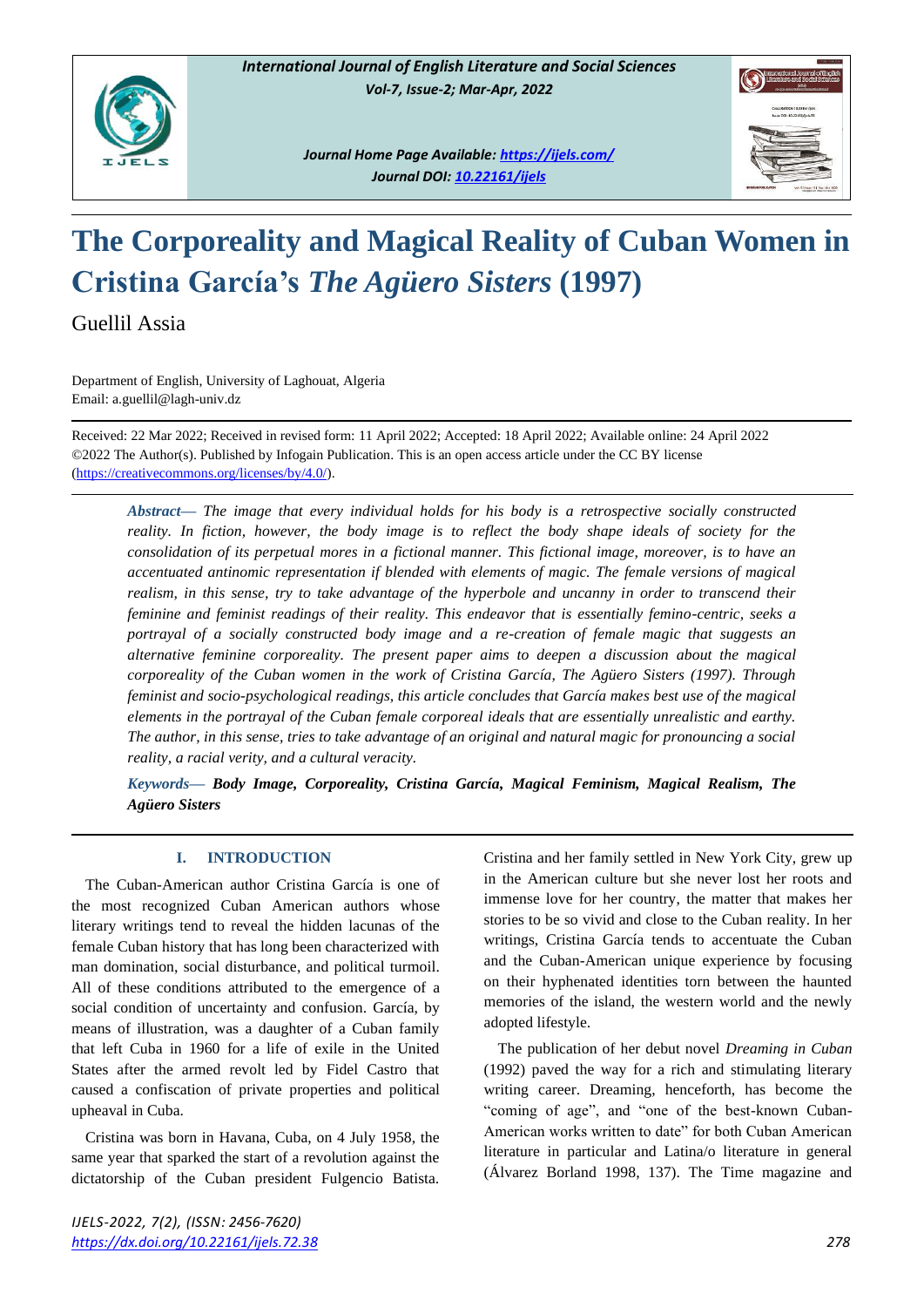Publishers Weekly described this narrative as a captivating piece of writing due to its capabilities in improvising the story of living between two cultures. In fact, all of García's works are based on the idea of acculturation, significantly departing from "Dreams and imagination". *The Agüero Sisters* (1997), which is García's second narrative, resembles its predecessor in demonstrating the complexity of the Cuban American social and cultural experience, besides the political circumstances that created the possibility of exile.

## **II. THE AGÜERO SISTERS AND THE ANTINOMIC REALITY**

*The Agüero Sisters* is, remarkably, full of binaries that are present throughout the novel, through a feminist standing point. Like *Dreaming in Cuban*, *The Agüero Sisters* is marked by a two-fold estrangement, from the writer's native Cuba and the Cuban American community. Yet, the construction of difference, as Stevenson explained, is found not only at the geographical level only. That is true, as there is an essential time-space conception that is based on the representation of the land of origin or the new place of exile versus the time bond that is framed for the irrational. Notwithstanding, the narrative extends this unexplained twist to a well scrutinized set of dichotomizing Latino / Anglo American, body / soul, and past / present relationships (146). In this vein, Alejandra Bronfman in The Washington Times (25 May 1997) reviewed:

> The story of the convergence of all these characters, as they zero in on Miami and on their shared past, is told in many registers, and the novelist's deft manoeuvres through them reveal a brilliant send of narrative. She moves seamlessly from the subtle ambiguities of emotion to Miami's raucous absurdity and overabundance, surprising us with lively satire.

Indeed, as there is a wealth of satire, ironies, magical and mystical significance in her works, García is an accredited magical realist. The inclusion of the magical elements is to underscore and to understand the very nature of the human perception of reality and the use of magical real technique is to accentuate the existing binaries not to contradict them with the creation of an irrational world. In this context, Luis Leal (2017, p. 121- 122) claims that magic realist authors, like García, do not "distort reality or create imagined worlds, as writers of fantastic literature or science fiction do; [...] the principal thing is not the creation of imaginary beings or worlds but the discovery of the mysterious relationship between man and his circumstances".

Another important point to highlight, at this level, is that García tends primarily to heighten the feminist realty by focusing on the relationship between the Cuban woman and her social conditions in a marvelous juxtaposition of realities and possibilities through the display of magic. The organic nature of the oxymoronic magical realism that deals essentially with the real in a marvelous real is believed to be the best suiting the mode of expression for contradictions and volatilities of the exotic Latina vis a vis the Western woman as a manifestation of difference.

## **III. GARCÍA'S FEMINO-CENTRIC NARRATIVE**

Garcia's second novel, The Agüero, like its predecessor, focuses on female characters that look for their existing both in their homeland and in exile. These emotional instabilities felt by characters in both novels led to the rise of nostalgic emotions demonstrated by the author as various illnesses imposed on the characters who keep moving back and forth between island and mainland, home and exile, memories and dreams in a well-structured binary novel.

Reina and Constancia are the Agüero Cuban sisters that have been separated for thirty years by familial loyalties, and later by political issues preceding the rise of Fidel Castro in Cuba. The two sisters are quite different, as they are modelled by their childhood and haunted by the memories of their father and their deceased mother. The story opens with a murder committed by the father Ignacio Agüero, a famous ornithologist. Ignacio killed his wife Blanca with a double-barreled gun, the fact that kept secret, yet confessed only to his diary. He killed himself shortly after.

The novel bounces back and forth among the sisters, in an outstanding journey for reconciliation of both personal and national history. Constancia, the elder sister, chose to leave Cuba at the outset of Castro's revolution to the United States, where her husband, Heberto, sells the finest yet illegal cigars to his best customers. Reina, however, the half-sister of Constancia, is the offspring of Blanca's affair with a mulatto. Reina works as a talented electrician in Castro's Cuba, and remains fiercely loyal to the memories of her parents. She is described as a dark, sensual and a beautiful member of the revolution, before being struck by lightning while she was repairing a high-voltage cable; this accident unsettled her life. Consequently, she decided to join her sister in Miami. Furthermore, their meeting created a series of divisions that were apparent in their quest for truth.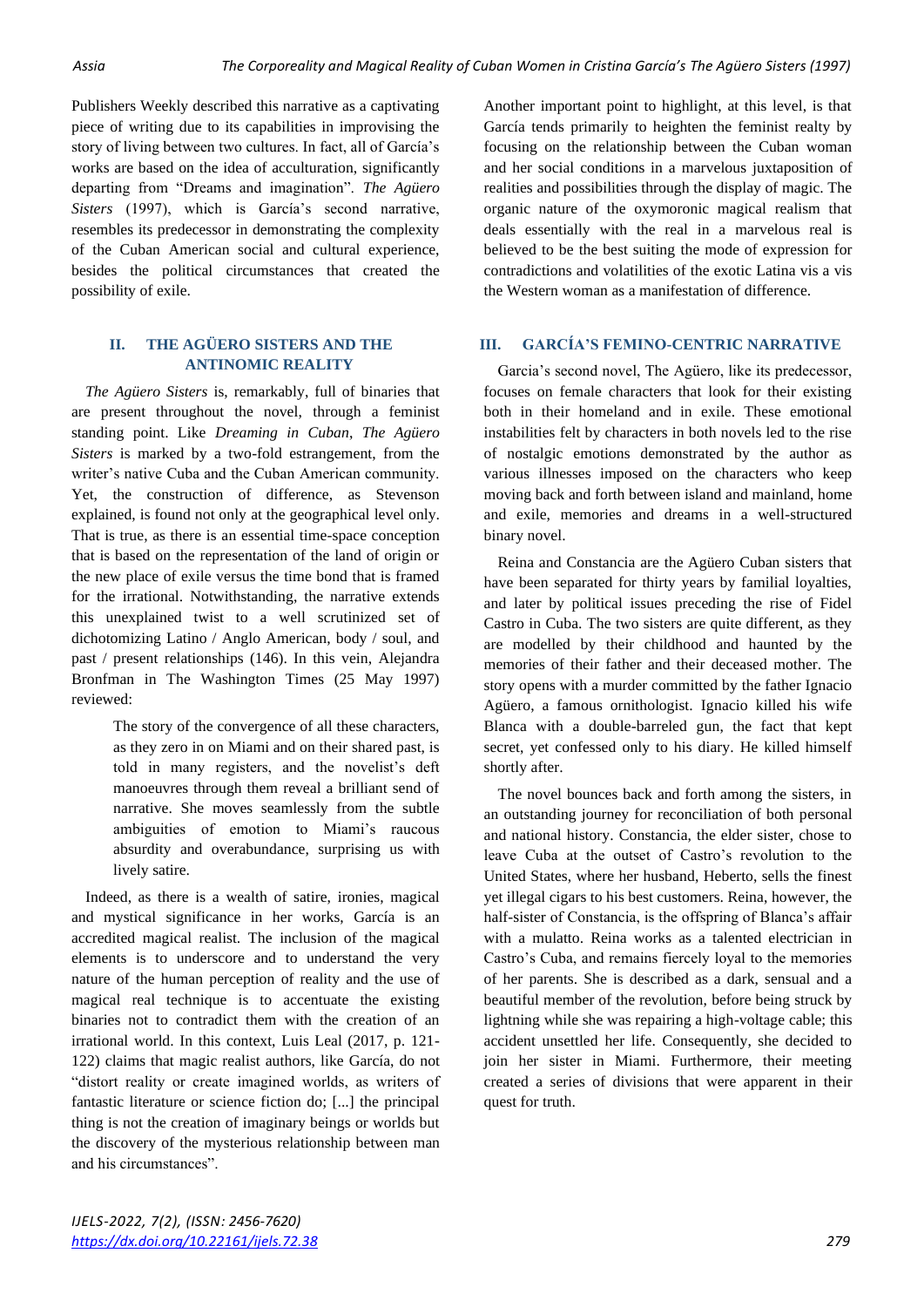## **IV. THE CUBAN FEMININITY AND BODY IMAGE**

Throughout the above briefly summarized story of The Agüero, it is clear that the author tends to show the social feminist consciousness, through which she seeks the revelation of the silenced history of the Cubanas. It should come as no surprise for García as a female Latin-American author, whose origins are deeply rooted in an empowered male society, to take advantage of the magical feminism. Feminist discourse, in this vein, is the outreached voice of liberation that transcends the Cuban social reality of inequity and gender inequality. The use of magic namely through exaggeration and imagination to portray the feminist reality is what Patricia Hart (1989) referred to as Magical Feminism. Hart defines Magical Feminism as, "magical realism employed in a femino-centric work" (p.30). Noticeably, the magical story of the Agüero sisters, as the novel's title suggests, is all about the two estranged female Cubans who struggled through the experience of a divided family that is in essence a mere reflection of Cuba division of pro/against Castro's revolution. García, moreover, has given a quite clear synthesis of the modern history of Cuban womanhood that is defined essentially by body image.

#### **4.1 Body Shape Ideals of Constancia**

Constancia and Reina took two intersectional destinies for the rediscovery of their female Cuban reality that their shattered selves try to portray. Constancia's story starts with her departure from Cuba during the first two years of Castro's regime, "No, Constancia thinks, she could not have been happy in Cuba after 1959" (García, 2007, p.48). When arriving the U.S, Constancia could perfectly relate to the western life and culture as she shares quite similar mental, moral, and physical qualities of the American counterparts. As per character, she shows unique "Puritan"-like attitudes that permitted her to create her own business. In accordance to her discipline, the pale and very petite Cuban emigrant also proves to have similar physical characteristics to that of the western women, which essentially contradict the Cuban femininity. Constancia's body resembles to a good extent the outer features of the desexualized white women who are described by García as "breastless and hipless mannequins" (Ibid, p.61).

For Veronica Popescu (2017), Constancia "[…] is very correct in appearance and speech, she is very hard-working and precise, with 'a low threshold for disorder'" (p.165). Such characteristics helped Constancia be a successful person, "she excels as a businesswoman, selling expensive cosmetics at a ritzy department store" (García, 2007, p.87). Fancy beauty products are another means through which the Cuban woman manifests her obsession with body and face treatment for the eventual optimal result of obtaining an acceptable body image. Despite the fulfilled life she enjoyed when leaving Cuba, her past has decisively overlaps her life in Miami in an extreme magical way as she has experienced a marvellous substantial morphosis that ends up in face "invent[ing] the architecture of her face" (García, 2007, p.104). When she woke up, she figured out that her face was replaced with her mother's, "she rubs her eyes, pinches her cheeks. Her eyes seem rounder, a more deliberate green. Then it hits her with the force of a slap. This is her mother's face". This incident made radical changes not only on her outer look but also on her belief agenda. Eventually, the transformed facial image of Constancia was to remind her of her past that she had simply left behind exactly as her real face did.

On the racial perception of women, Stevenson accredits Claudette M. Williams's study that highlights the main prominent corporeal difference between white and darkskinned women that the Agüero sisters come to embody. Following this line, Williams states that, "Implied in this construction of race is the desexualisation of white women that Romantic literary discourse had engendered […] the fiery sensuality of the 'dark woman' depended for its expression on the contrasting coldness of the 'fair lady' " (qtd. In Stevenson 147). García, in this respect, constructs a solid background for the reader's understanding of body image in accordance to race conception. Constancia has permeated roots in Cuba but has different corporeal features, the matter that excludes her from the Cubanas circle. Yet unlike Constancia, Reina is fully privileged with 'the fiery sensuality of the 'dark woman' that is identified essentially as an exotic beauty.

## **4.2 The Exotized and Idealized Reina Agüero**

Unlike her elder sister, Reina is a vibrant, tall and darkskinned girl with an endowed magnetic appearance. Her hourglass body is ideally the exotic shape that the author stresses its magic to represent the Cuban feminine archetype. García reveals some details about Reina's character and physique,

> Reina is detrenched, and her jumpsuit clings to her still-curvaceous form. She is forty-eight years old, but her body appears many years younger. She ignores the men who linger behind her, mesmerised by the size and swing of her buttocks. (García, 2007,p. 10)

Essentially, Reina's recognition and praise of her body image and femininity was not possible during the revolutionary Cuba, as she was preoccupied with the politics' ethos over her own life. It was not until she decided to detach herself from the depleting revolution that she could eventually feel privileged over her sister and her sisters' counterparts.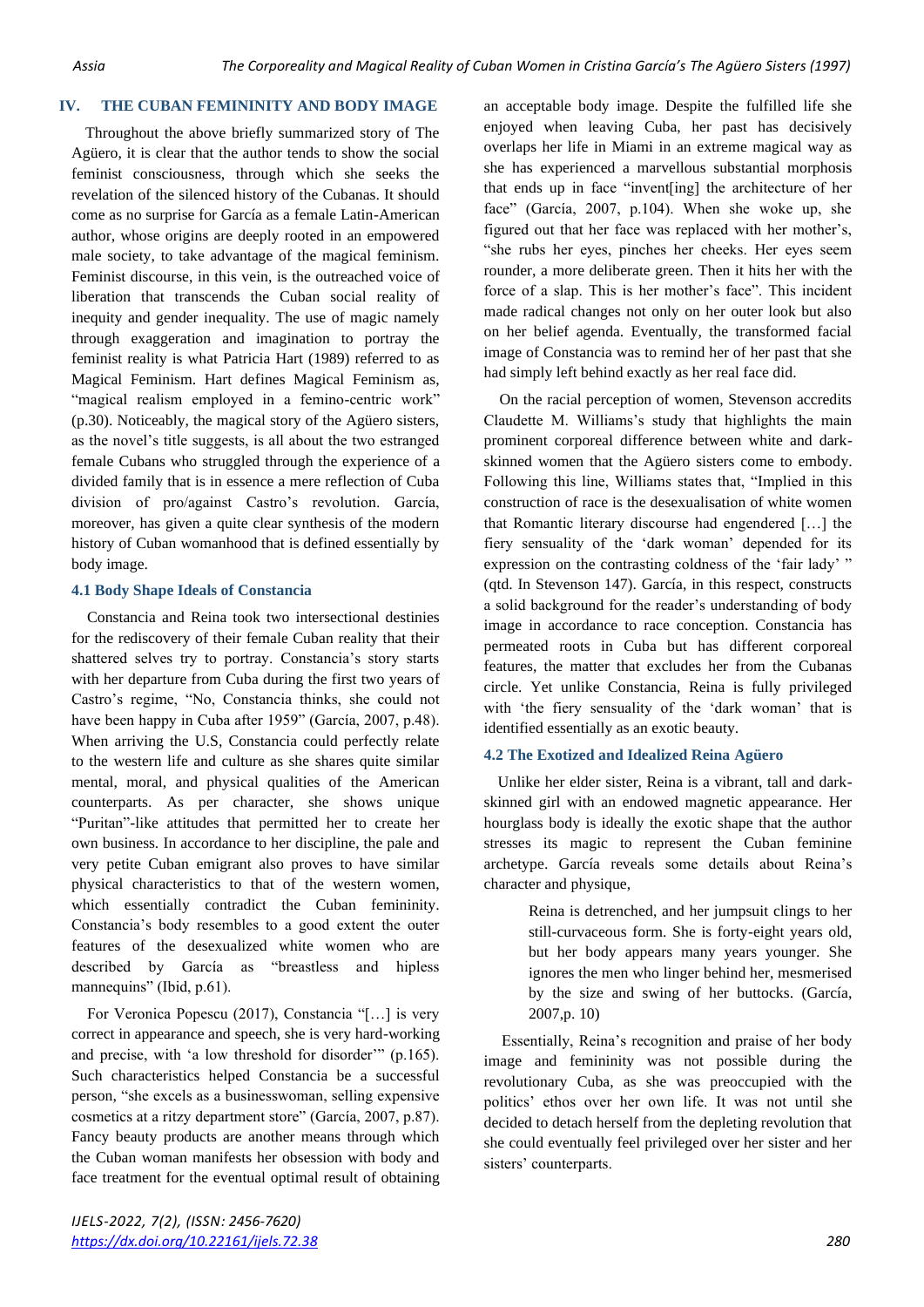The Amazonian woman kept loyal to the revolution and stayed in Cuba as a strong adherent of El Líder, working for the revolution as a government electrician. Yet her faithful socio-political beliefs were doomed to refusal shortly after, as she witnessed a near-death experience of an electric shock that left deep psychological and physiological scares. Garcia describes the incident in a magically minutes way,

> The doctors tell her that she is lucky to have survived a direct hit of lightning in the mahogany tree. Already they've scraped acres of cinereous flesh from her back, charred a foreign gray. The tools on her belt branded their silhouettes on her hips. Her hoop earrings burned holes in her neck. For weeks, her pores oozed water and blood, until Reina thought it might be better to die. (García, 1997, p.35)

When arriving to Miami, Reina was astonished at the Miamian and Cuban-Miamian women who had different interpretation of reality as body shape is concerned. Unlike the Cuban Reina, the Cuban women in Miami have come to be much more westerners than Latinos. They are obsessed with their body image and outer appearance, yet they are characterized as the "Other". García says, "Reina is perplexed by the obsession women in Miami have for the insignificant details of their bodies, by their selfdefeating crusades. All those hipless, breastless mannequins, up to their scrawny necks in silk. Don't women understand that their peculiarities are what endear them to men? " (García, 1997, 161). Indeed, the original and natural beauty of Reina, whose body image is not on the top of her priorities, is what seduces men and induced women's jealousy as whenever she is out "people watch her, whisper, point behind her back […] Constancia's female acquaintances have pleaded with her to keep Reina under lock and key. We have enough trouble keeping our husbands in line without your sister coming around like temptation incarnate" (Ibid, p.172). According to women's confessions, a wave of nostalgia swept over men in Miami who were mesmerized by the lure of the Cuban female irresistible body that is portrayed in the novel as simultaneously real and magical.

The depiction of the natural exotic female in the novel could also be regarded as a negative reference to the Afro-Cuban woman who is perceived by the western world as a negative model of the primitive nature of the sexualized Cubana. On this matter Pascha Stevenson (2007, p. 147) talks about García's representation of the mulata Reina, he holds "García's depiction of Reina is largely sympathetic [...] She is the classic exotic type, embodying the very heart of wild, untamed Cuba, something to which García's nostalgic Miami exiles are uncontrollably drawn".

Notwithstanding, the validity of this analysis may not be totally credible as García tries to give a wide array of describing the Cuban female in the character of the mulata Reina and the hybrid Cuban-American Constancia.

The projection of the Cuban female experience in the narrative of García is aimed at accentuating the organic magic that features the Cubana natural corporeal treats. At this level, we can say that García's Magical techniques used in The Agüero are to reveal the storylines of the Cuban women in and out of the island. However, García's magic is not to create imaginary possibilities or hard to believe certainties but to recreate reality and uncover the magical physical and nonphysical realms of the Cubanas reality. Accordingly, the demonstration of the body image, which is an essential part of femininity, is to focus on the socially constructed ideals of an ideal body shape that would be accredited and recognized by both genders in a given society. García's description of the two sisters' body forms and physical changes is a free ticket for a good understanding of the important role that body image could play under any pretext.

In the aim of representing the womanhood of the main female characters of Constancia and Reina, García here wants to delineate the socially constructed ideals in revolutionary Cuba as the feminist perspective and the feminist perception are concerned. On this point, the author accentuates two female realities, one of those adherents of the revolution and loyal to their island who have managed to maintain their biological features and the lineaments of the Cuban originality. And the other of those who were not in alignment with the Cuban political doctrine and, hence, chose to change their lives and identities to have their bodies, ultimately, falling into the same new order.

Continuing on this line, the representation of the social experience of the two characters stresses the magic that for the author is an essential part of the Cuban story, the fact that makes Reina and Constancia magical feminists. Accordingly, the female magical experience could perfectly fall into Patricia Hart's 'magical feminism' that is defined as "magical realism employed in a feminocentric work." (Hart, 1989, 30). This proves García's crucial use of reality that is magically described within a feminist context. Eventually, we can say that notwithstanding the assumed ambiguities about magical realism, García has successfully managed to get out of the exaggerated version of magic to a natural way of advancing her characters' magic corporeality.